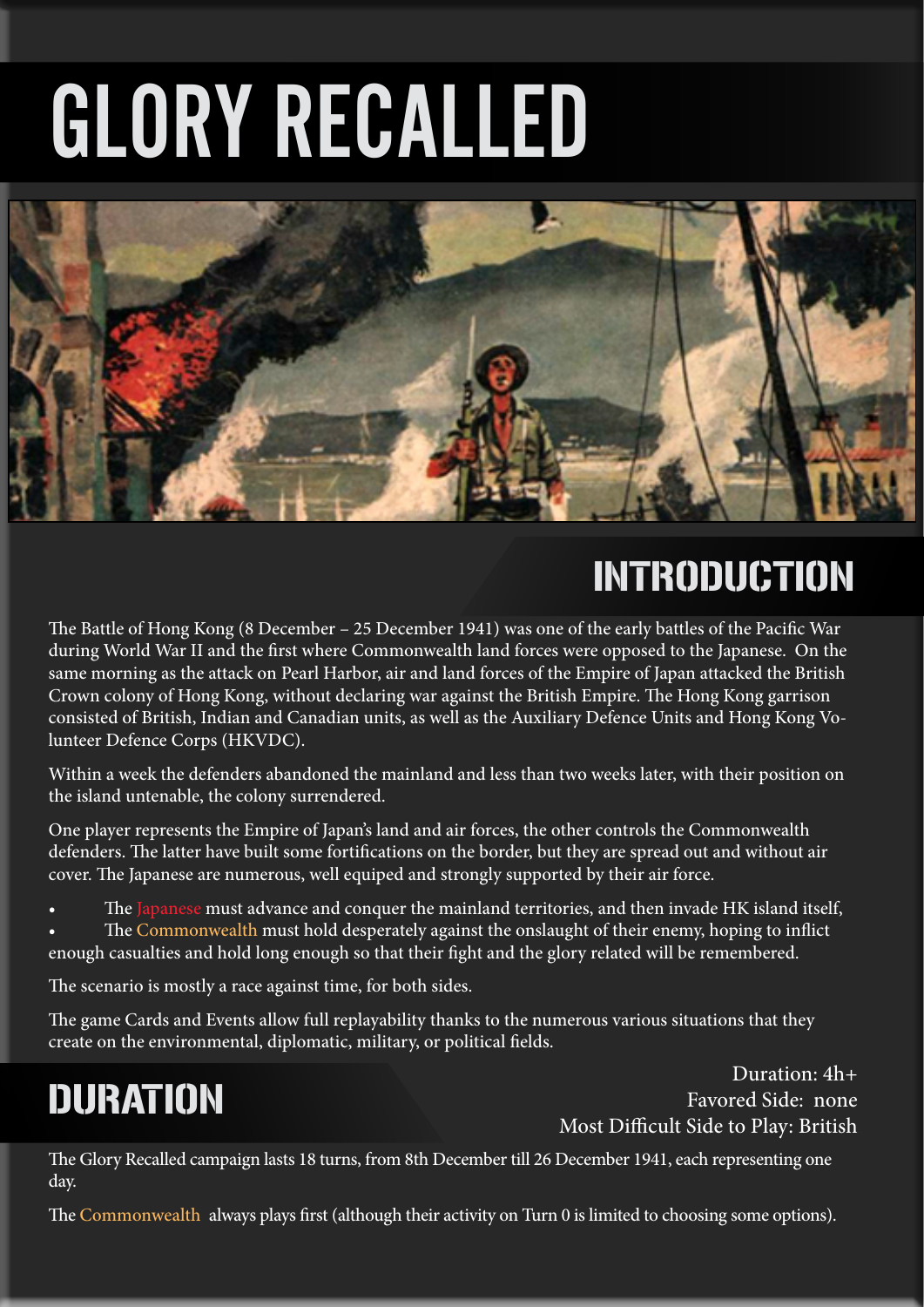

FORCES

The Commonwealh forces include British Army, Indian Army, Canadian Army, Hong Kong Colony forces and Royal Air Force units.

The Japanese forces include Japanese Army and Japanese Navy land and air units.

### MAPBOARD

The map represents the main part of the British Colony of Hong Kong, with the 'New Territories' connected to the mainland in the north, and the island of Hong Kong itself in the south

The British coastal batteries are preventing a Japanese landing on the island of Hong Kong until a majority of them is captured or destroyed.

The landing boxes (square in the main harbor or near Aberdeen/Stanley) represent the local shipping necessary to cross to the island. They can't be entered until Kowloon and the main piers on the mainland are seized.

**Roads**: movement within friendly Dense Urban regions (i.e. Victoria, Kowloon) is 0.5 MP, because of good transportation network (1 if unfriendly). Outside cities or jungle (flat 3), the cost is usually 1 less than in a roadless equivalent terrain.

**AIR STACKING**: in this scenario it is limited to 5 points of stacking in all regions except off-map boxes, where it is unlimited. Most air units have a 1 point stacking value.





#### **IMMEDIATE VICTORY**

The Commonwealth player wins if he still controls its HQ on Hong Kong island at the end of the game.

The Japanese player wins if he captures all structures on the map or eliminates all enemy land units in play.

Otherwise, the player who has 30+ VP wins instantly. If not, the side with the most Victory Points at the end of the scenario wins the game.

#### **BONUS OR PENALTY VP**

Both players receive VPs at the end of the game for the control of cities (1 VP each), Reservoirs (3 VP) and the HQ site on Mount Gough (5VP). Piers and Kai-Tak earn 1 VP (3 if on Victoria Island) for Japan only.

The Commonwealth player earns 3 VP at the end of each week (every 6 turns in game turns). He also gains 1 VP for every military site (airfield, batteries, forts) that he still controls at the end of the game. Each eliminated Japanese leader or unit also brings 1 extra VP

Initial options offered to both sides may cause them a loss of starting VPs (both start with 10)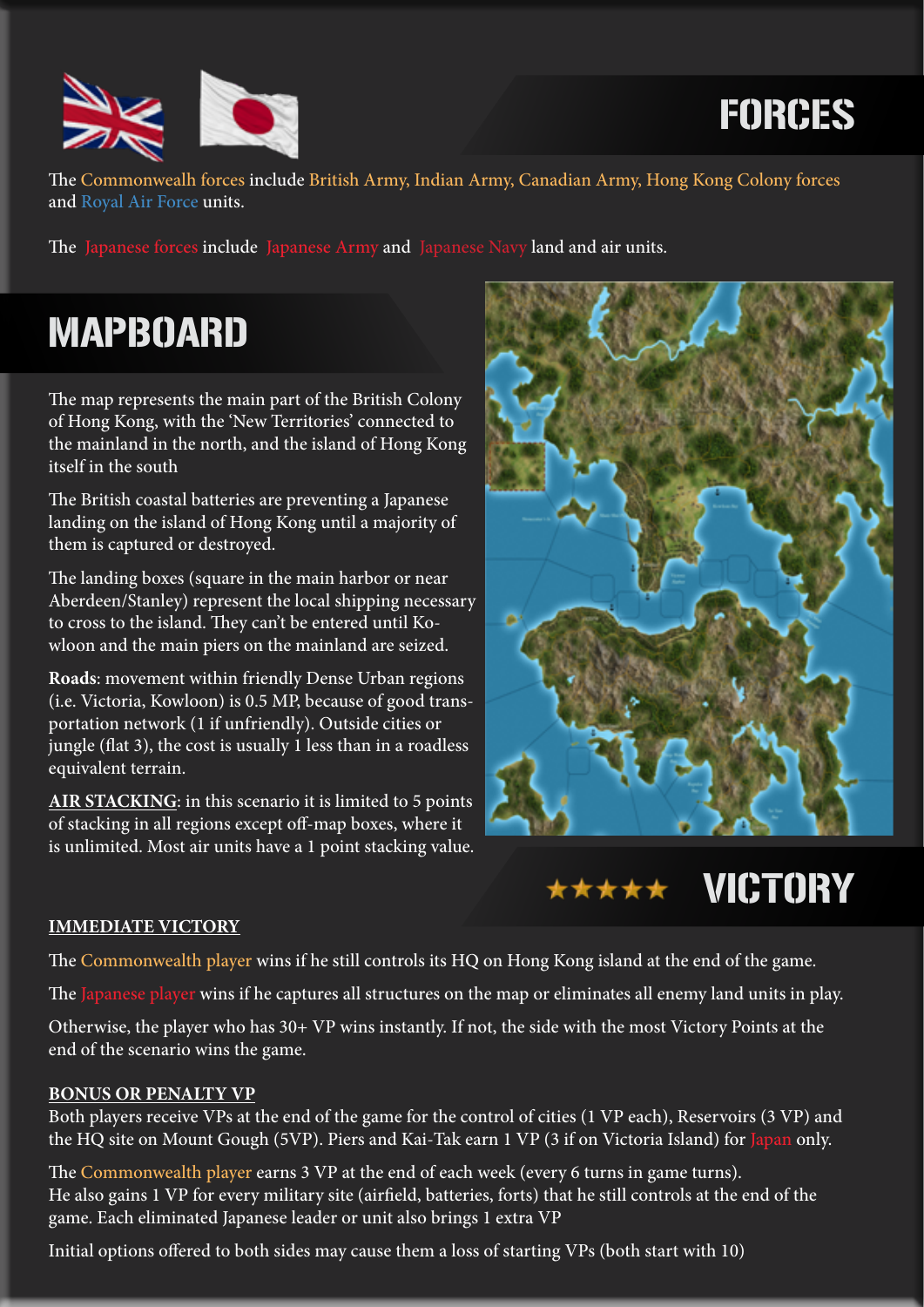### REINFORCEMENTS

### **COMMONWEALTH**

#### [Turn 1] December  $8th$ , 1941

No reinforcements in this scenario, but two cards, linked to initial events, will allow for a stronger defense in the begining, at the cost of Victory Points. Namely:

- Buffalos (4 VP): the RAF receives a fighter air unit - see also Kai-Tak bombardment rule below.

- More Troops (6 VP) : this option grants an extra 3 artilleries, 1 armored card, and minefields on the initial defenses, plus extra replacements (+1 every second turn).

### **JAPAN**

[Turn 1] December  $8<sup>th</sup>$ , 1941

On turn 3, the Japanese receive an Armor units and 2 artilleries as reinforcements. In addition two cards, linked to initial events, will allow for the following:

- Kanoya (4 VP): this crack air unit of the Japanese navy enters directly into the game (+2 units). - More Troops (6 VP): this option grants more replacements (+2 every turn) and extra troops when the 66<sup>th</sup> Regiment (recieved via Card Play) enters the game later on.

### SPECIAL RULES

#### WEATHER

At the time of this scenario some heavy rainfall may occur in this part of Southeastern China. This is handled via the play of cards or events. Bad weather will usually 'ground' all air forces and limit the movement ability of land forces.

#### REPLACEMENTS

Commonwealth receives 1 replacement every second turn (plus one more each turn if the option «More Troops» was selected).

Japan receives 3 replacements every turn (plus 2 more each turn if the option «More Troops» was selected).

Additional replacements and constructions for both sides are handled by cards.

#### CARDS

There are two cards drawn each turn in this game, and players may keep up to 10 of them in hands.

#### FOG OF WAR

Both sides benefit from a partial fog of war, i.e. the player cannot see what an enemy stack contains (only a flag is displayed on those) until they enter in battle with those.